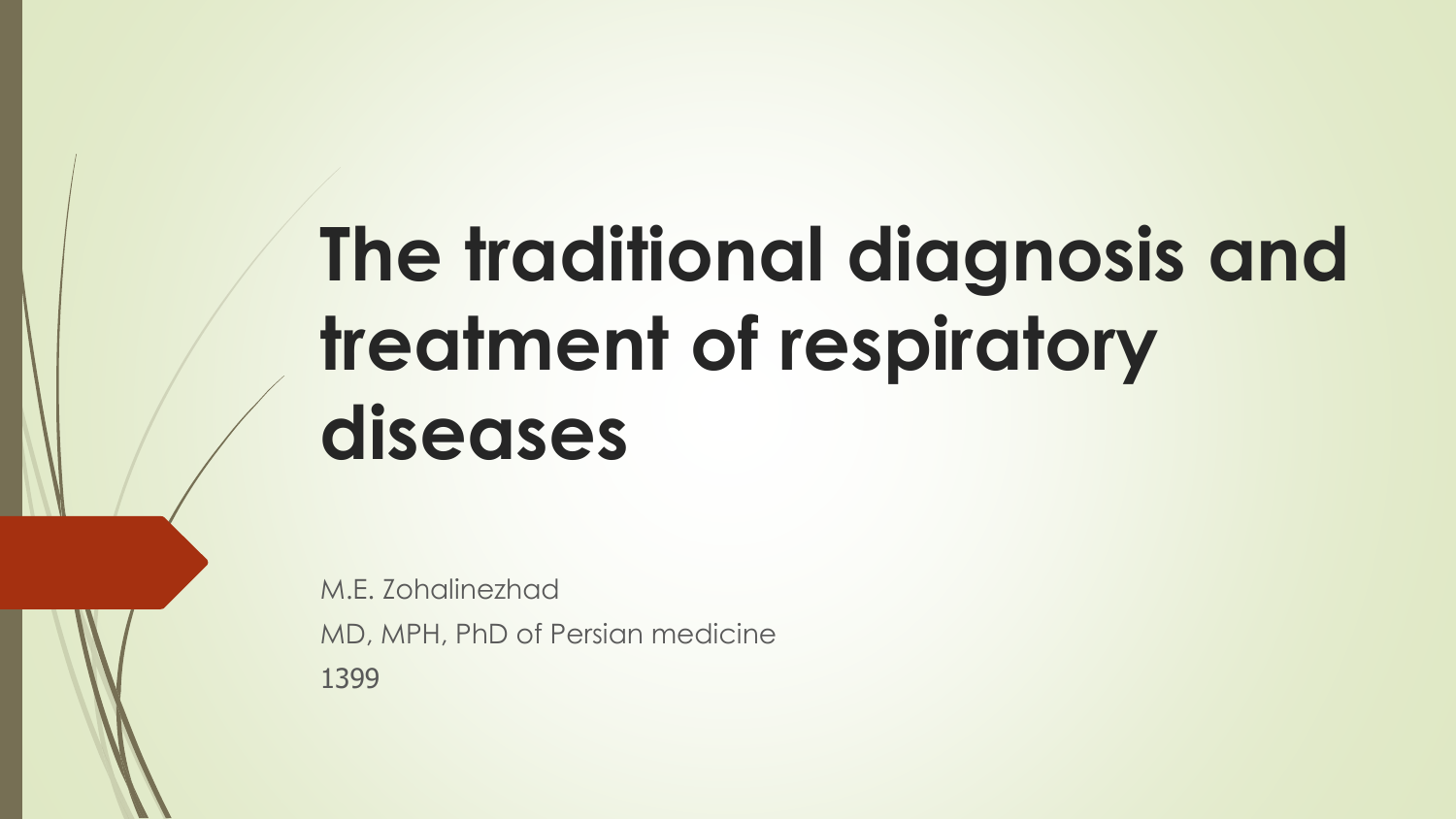## Canon of Medicine (Al-Qanun fi al-Tibb)

 a magnum opus from the great medieval Persian physician (Abu Ali Sina) Avicenna (9811037 AD)

which was taught for 600 years as a standard text of medicine across medieval Europe.

• the respiratory diseases mentioned in the Canon of Medicine are mainly described or classified by Avicenna on the basis of gross medical examination and its interpretation.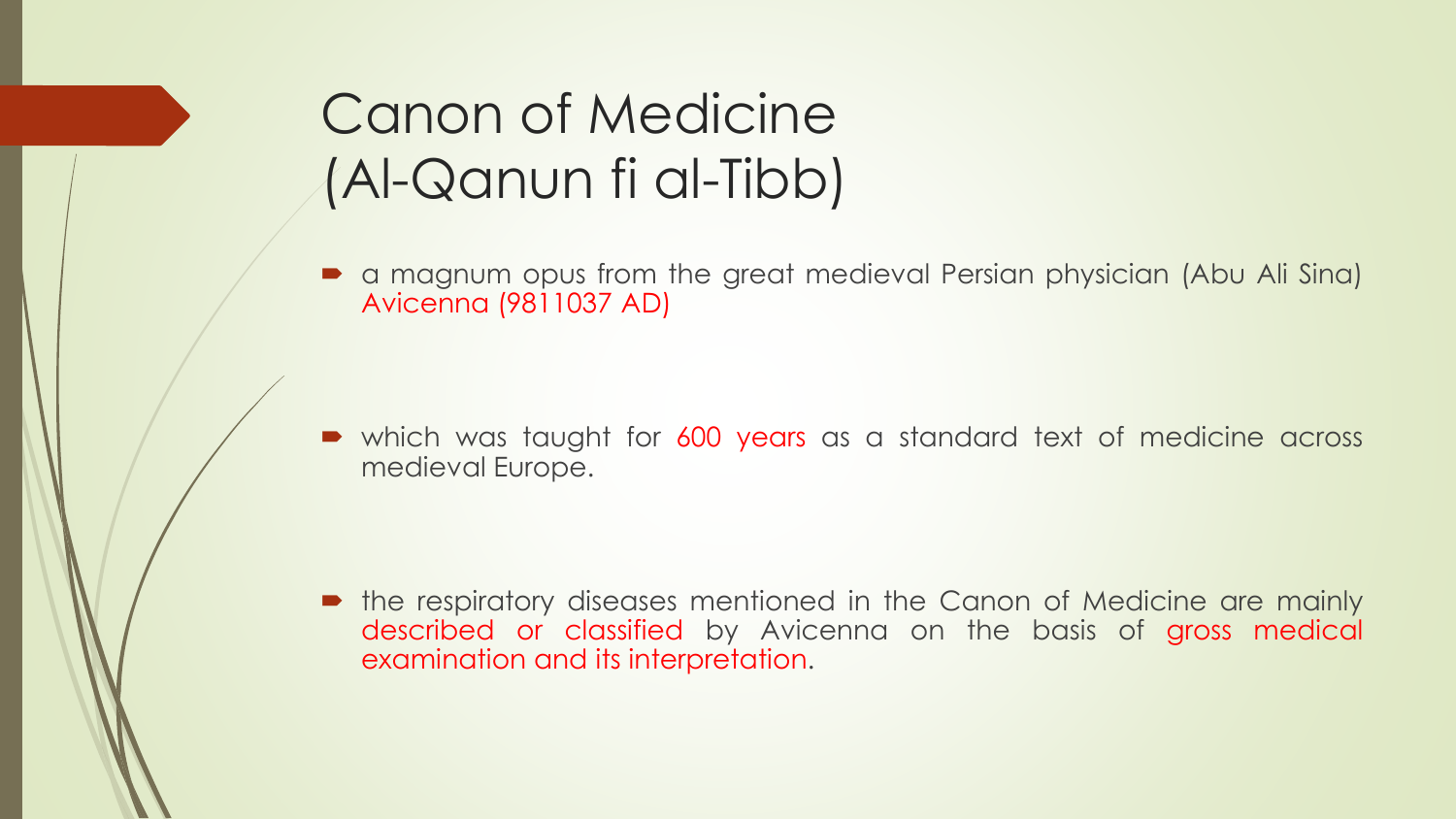www.nununununununununununun ソンマン・アンティング マンスクローマングラング اخلاعاته شاندوسي وتجاحشان والسلوة عاجدناه للذ يرتبا لباللب واستناها حلابيق سل  $\sum_{i=1}^{n}$ 氐 سوومت 3131. كاللنخاضة تماذا وختلا سكالان ملفاء طرف مغا - 121 "Halter there じどしつ  $\sim$  1  $\sim$ حذاب  $1.1$   $\leq n$ ∽ Step-الكارسية عذاليان handler." **ISSUED UP AT LEVIL** خصلانتنا والاحاضاليكم والغذ المتالية حفظالف يتكالان خنتان خلياننا فدؤلاكان تتلذ الفر الأوك موسندنا لراشقا لاذ لنضلا باستارالتدا المالية فلاخلاط المتتليا فخاصرته مؤعشنا ملتعا باللطاسة مؤدفاء

حجبت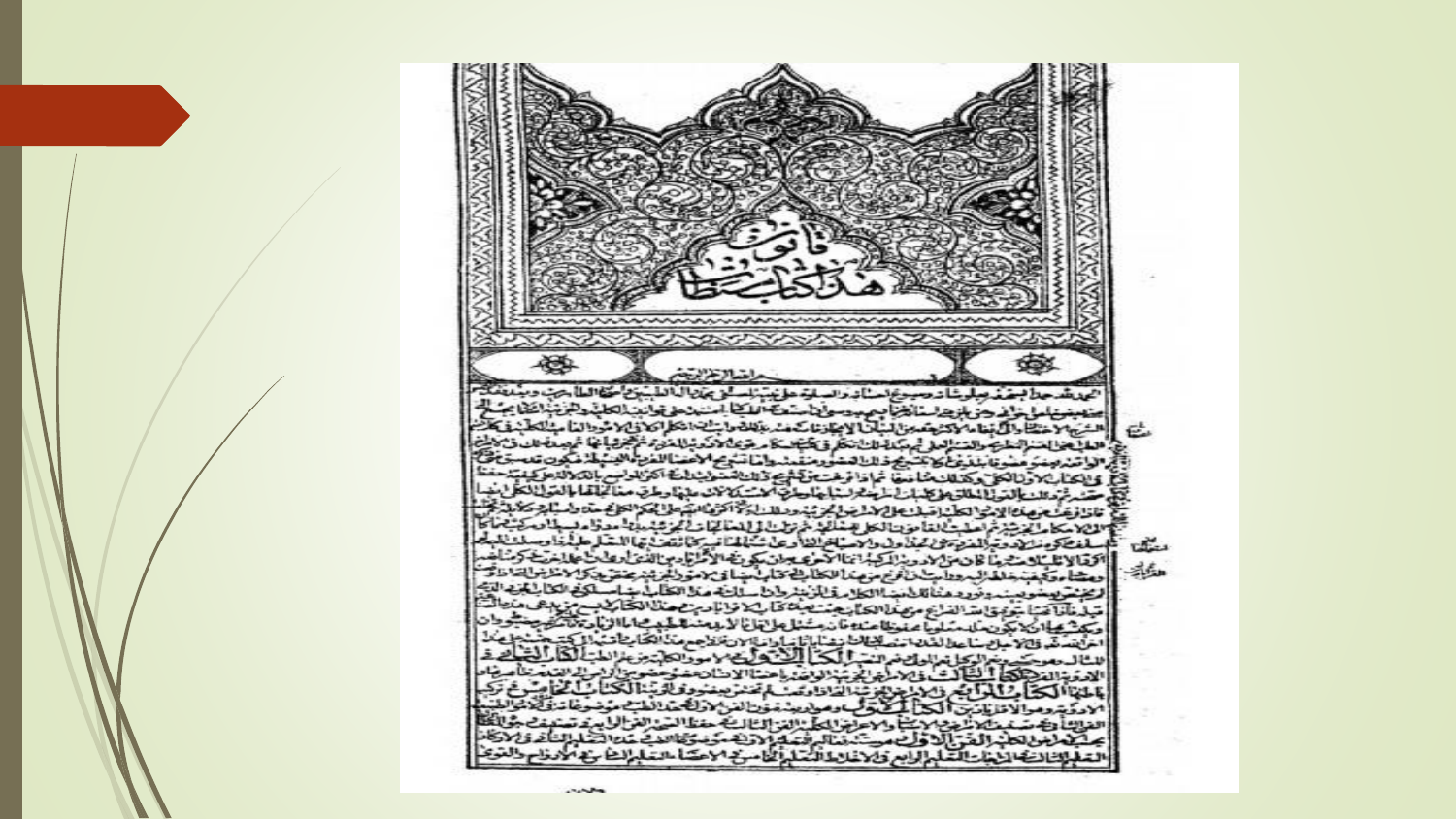Canon of Medicine (Al-Qanun fi al-Tibb) and respiratory diseases

- Respiratory diseases are discussed in depth in volume 3 of the Canon of Medicine.
- $\blacksquare$  discusses in detail the functional anatomy and physiopathology of the pulmonary diseases that were known in that time.
- signs and symptoms of various respiratory diseases and conditions, described in the five chapters of volume 3
	- (breathing, voice, cough and hemoptysis, internal wounds and inflammations and principles of treatments)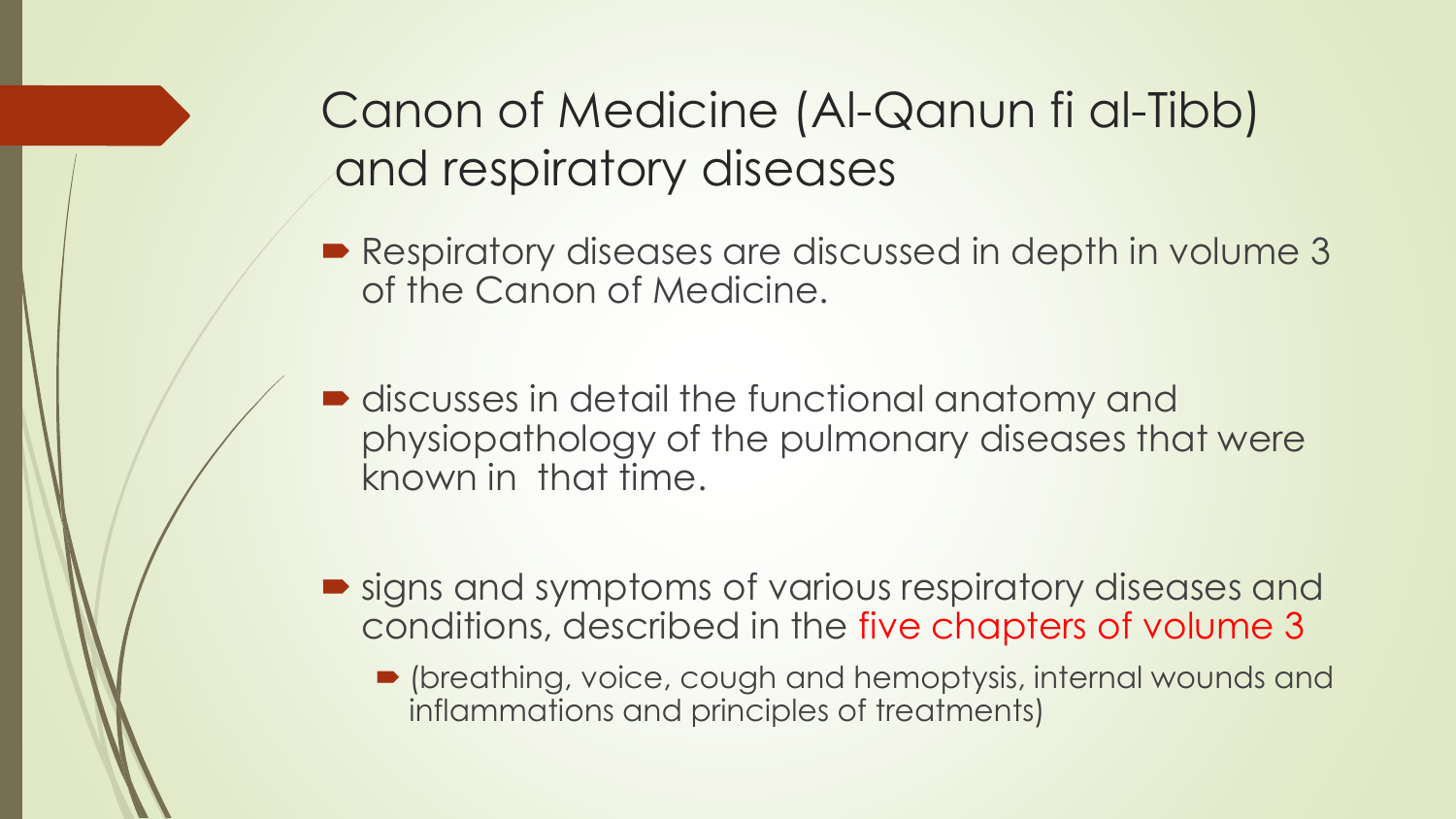Avicenna (980-1037 AD), described different modes of breathing including

- large and small,
- deep and shallow,
- **fast and mild,**
- different and frequent,
- vast and narrow,
- easy and difficult,
- strong and weak, and
- warm and cold.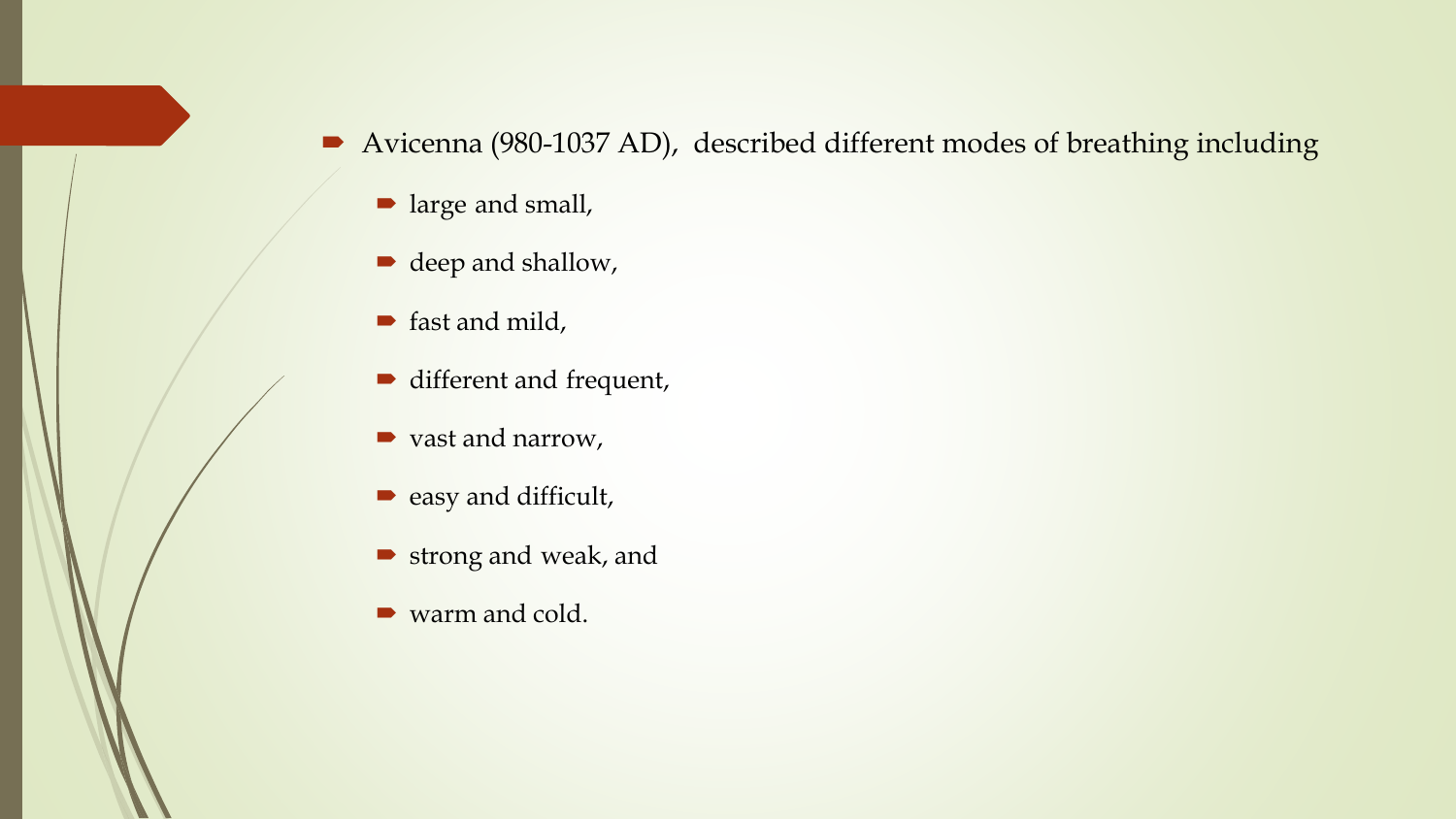| No. | Chapter title                                                                                     | <b>Brief description</b>                                                                                                                                                                                                                                                        |
|-----|---------------------------------------------------------------------------------------------------|---------------------------------------------------------------------------------------------------------------------------------------------------------------------------------------------------------------------------------------------------------------------------------|
|     | <b>Breathing</b>                                                                                  | This chapter deals initially with the anatomy of the larynx, trachea, lungs and<br>diaphragm. Later, Avicenna describes normal breathing and various types of<br>abnormal breathing patterns seen in different diseases. In the end, he dis-<br>cusses asthma and its treatment |
|     | Voice                                                                                             | Avicenna describes the production of voice and its disturbances in various disease<br>conditions                                                                                                                                                                                |
| 3   | Cough and hemoptysis                                                                              | This chapter deals with cough, its various causes and treatment. Hemoptysis is<br>dealt with separately, whereby its associated signs and symptoms, causes and<br>treatment are discussed                                                                                       |
| 4   | Internal wounds (infections) and the<br>inflammations of tissues<br>surrounding the chest wall*   | This chapter deals with tissues around lungs and their diseases and then dis-<br>cusses pneumonia and pleuritis. Avicenna also discusses tuberculosis and its<br>signs and symptoms                                                                                             |
| 5.  | The practical principles of the<br>common treatment of diseases of<br>lungs and tissues around it | This chapter deals with the treatment of tuberculosis, pneumonia and pleuritis                                                                                                                                                                                                  |

## Table 1. Chapter titles and a brief description of the respiratory diseases in the Canon of Medicine.

\*Avicenna classified the diseases of the respiratory system outside the lung parenchyma as the diseases of tissues surrounding the chest wall.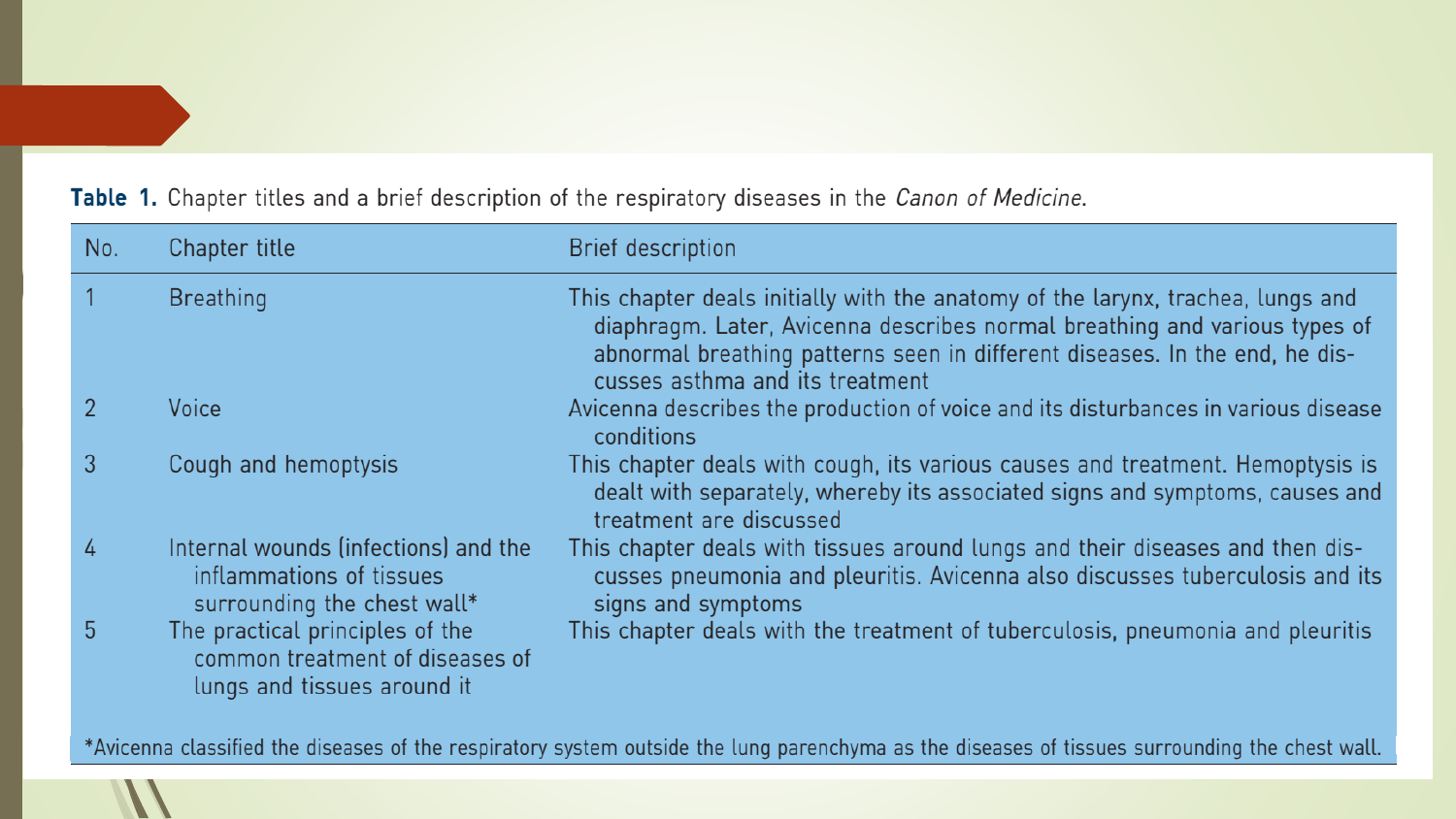## Avicenna approach on lung diseases

- A quick glance at the Canon of Medicine shows that
	- Avicenna relied heavily on history, physical examination,
	- signs and symptoms,
	- diet and lifestyle,
	- **P**environmental factors,
	- individual temperament of the patient and
	- visual observation in the diagnosis, treatment and prevention of diseases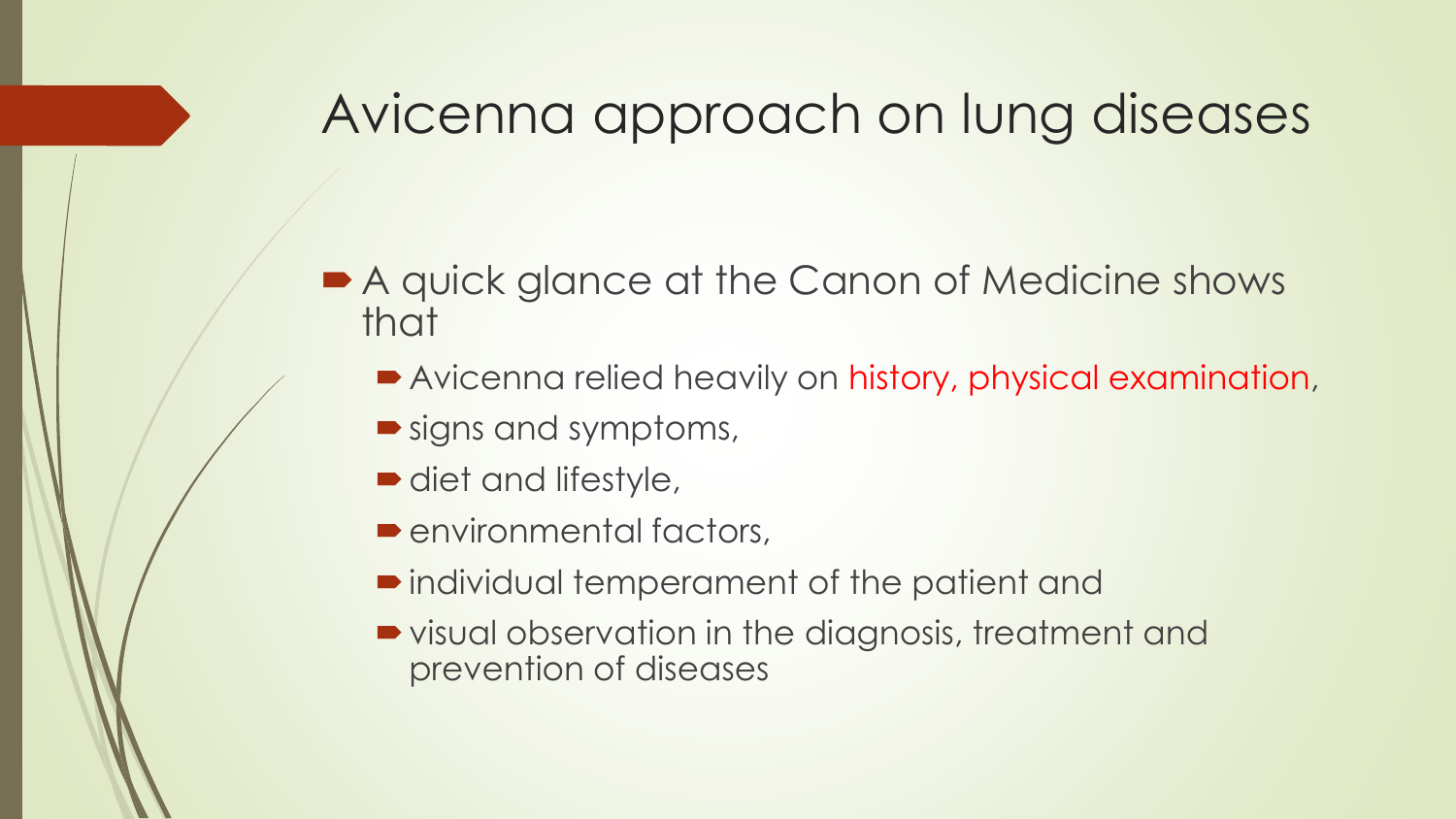Table 2. Effects of diet and environmental factors on respiratory diseases as mentioned in the Canon of Medicine.

| Disease/Symptom                                                                      | Aggravating factors                                                                                                                                  | Relieving factors                                                                  |
|--------------------------------------------------------------------------------------|------------------------------------------------------------------------------------------------------------------------------------------------------|------------------------------------------------------------------------------------|
| Asthma [rabv]                                                                        | Opium, bathing especially after meal, excessive sleep,<br>especially after meal, drinking of water or alcohol after<br>a meal, psychological factors | Chest massage, laxative,<br>exercise                                               |
| <b>Hemoptysis</b>                                                                    | Garlic, onion, grief, screaming loudly, severe persistent<br>cough, cold air, intercourse, alcohol                                                   | Butter, fresh and salt-free<br>cheese, narcotics (fresh<br>opium), diluted vinegar |
| Pleuritis (zaat-ul-janb)<br>Pneumonia (zaat-ur-rieh)<br>Pulmonary tuberculosis (sil) | Screaming loudly, autumn season and winter season<br>Old age<br>Autumn season                                                                        | See treatment<br>See treatment<br>See treatment                                    |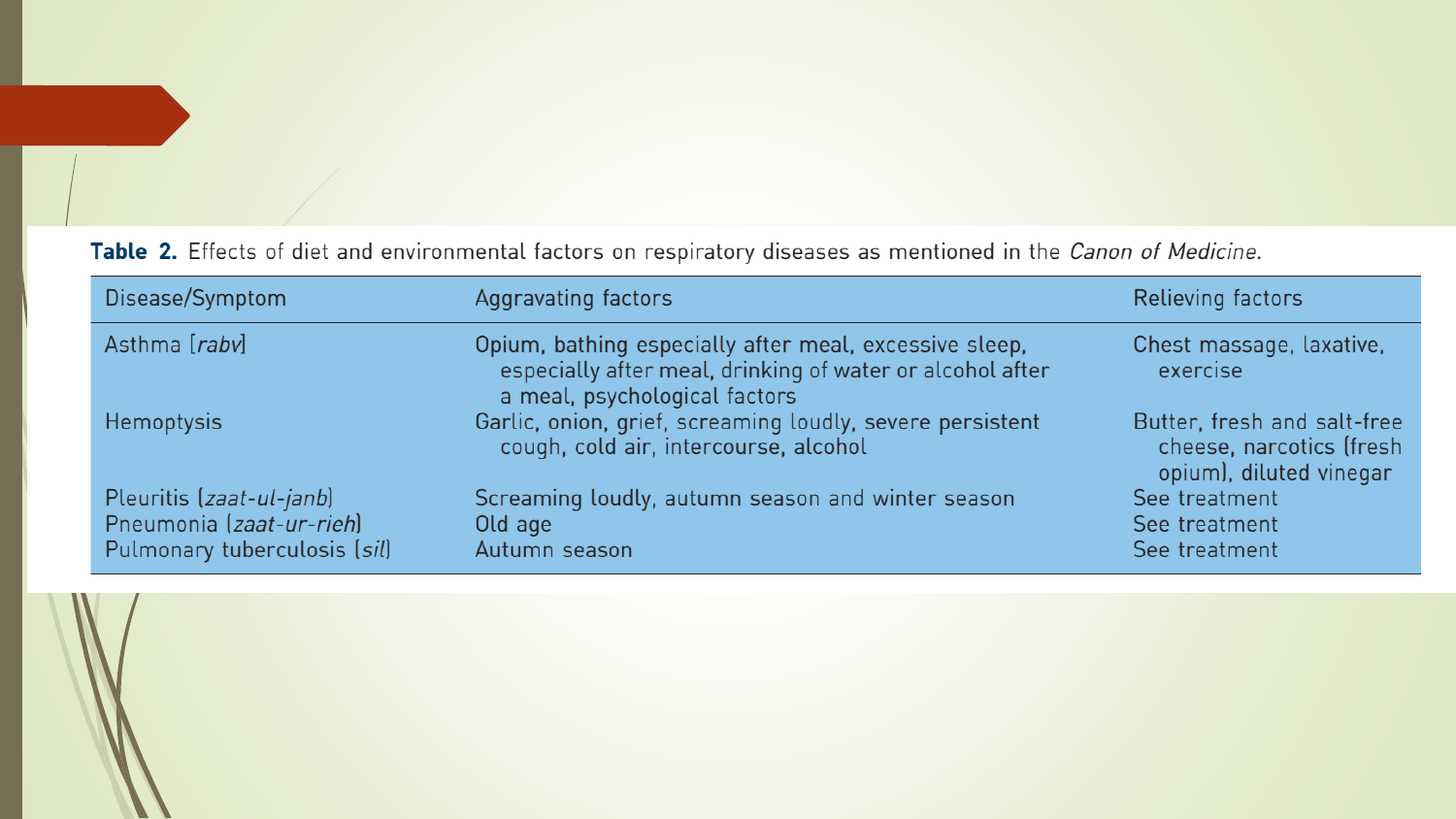Table 3. Chief presenting symptoms of major respiratory diseases mentioned by Avicenna.

| <b>Disease</b>   | Chief symptoms                                                                                      |
|------------------|-----------------------------------------------------------------------------------------------------|
| Asthma           | Dyspnea, rapid short breathing, severe asphyxia-like difficult breathing, breathing with exhaustion |
| <b>Pleuritis</b> | Fever, sharp pain in the flanks, dyspnea, cough                                                     |
| Pneumonia        | High grade fever, dull pain, dyspnea, cough, sputum and a less frequent hemoptysis, unconsciousness |
| Pulmonary        | Chronic fever that is more severe at night, sweating, sputum that maybe bloody,                     |
| tuberculosis     | dyspnea, severe weakness                                                                            |